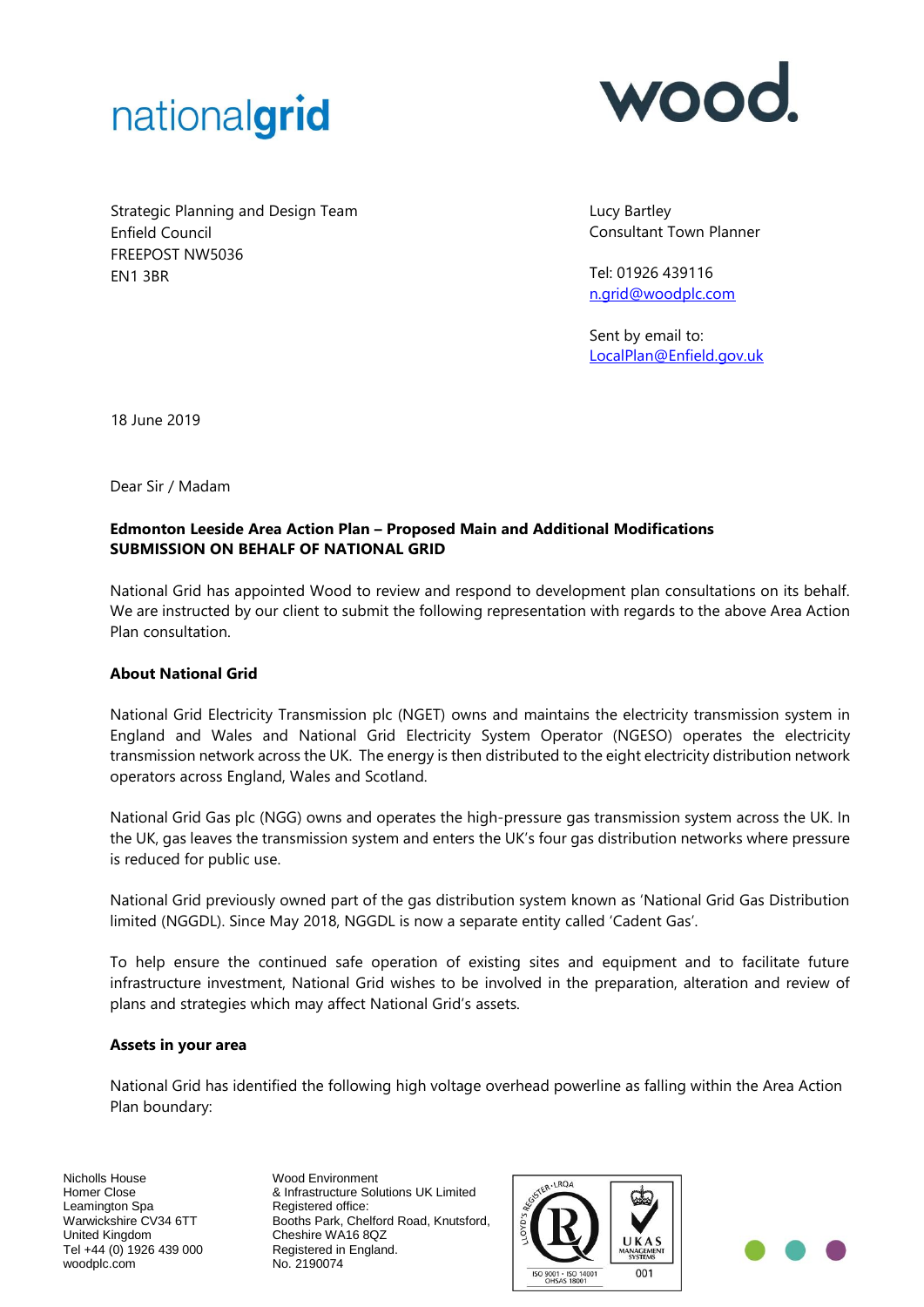- **ZBD Route –** 275kv two circuit route from Tottenham substation in Haringey to Brimsdown substation in Enfield
- **ZBC Route –** 275kv two circuit route from Tottenham substation in Haringey to Brimsdown substation in Enfield

# **Gas Distribution – Low / Medium Pressure**

Whilst there are no implications for National Grid Gas Distribution's Intermediate / High Pressure apparatus, there may however be Low Pressure (LP) / Medium Pressure (MP) Gas Distribution pipes present within proposed development sites. If further information is required in relation to the Gas Distribution network, please contact [plantprotection@cadentgas.com](mailto:plantprotection@cadentgas.com)

# **Electricity distribution**

Information regarding the distribution network can be found at: [www.energynetworks.org.uk](http://www.energynetworks.org.uk/)

# **Further Advice**

National Grid is happy to provide advice and guidance to the Council concerning our networks. If we can be of any assistance to you in providing informal comments in confidence during your policy development, please do not hesitate to contact us. In addition, the following publications are available from the National Grid website or by contacting us at the address overleaf:

- A sense of place design guidelines for development near high voltage overhead lines: A sense of place design guidelines for development near high voltage overhead lines: [https://www.nationalgrid.com/sites/default/files/documents/Sense%20of%20Place%20-](https://www.nationalgrid.com/sites/default/files/documents/Sense%20of%20Place%20-%20National%20Grid%20Guidance.pdf) [%20National%20Grid%20Guidance.pdf](https://www.nationalgrid.com/sites/default/files/documents/Sense%20of%20Place%20-%20National%20Grid%20Guidance.pdf)
- Guidelines when working near NGG assets: [https://www.nationalgridgas.com/land-and-assets/working](https://www.nationalgridgas.com/land-and-assets/working-near-our-assets)[near-our-assets](https://www.nationalgridgas.com/land-and-assets/working-near-our-assets)
- Guidelines when working near NGETT assets: [https://www.nationalgridet.com/network-and](https://www.nationalgridet.com/network-and-assets/working-near-our-assets)[assets/working-near-our-assets](https://www.nationalgridet.com/network-and-assets/working-near-our-assets)

#### **Appendices - National Grid Assets**

Please find attached in:

• Appendix 1 provides a map of the National Grid network across the UK.

Please remember to consult National Grid on any Neighbourhood Plan Documents or site-specific proposals that could affect our infrastructure. We would be grateful if you could add our details shown overleaf to your consultation database: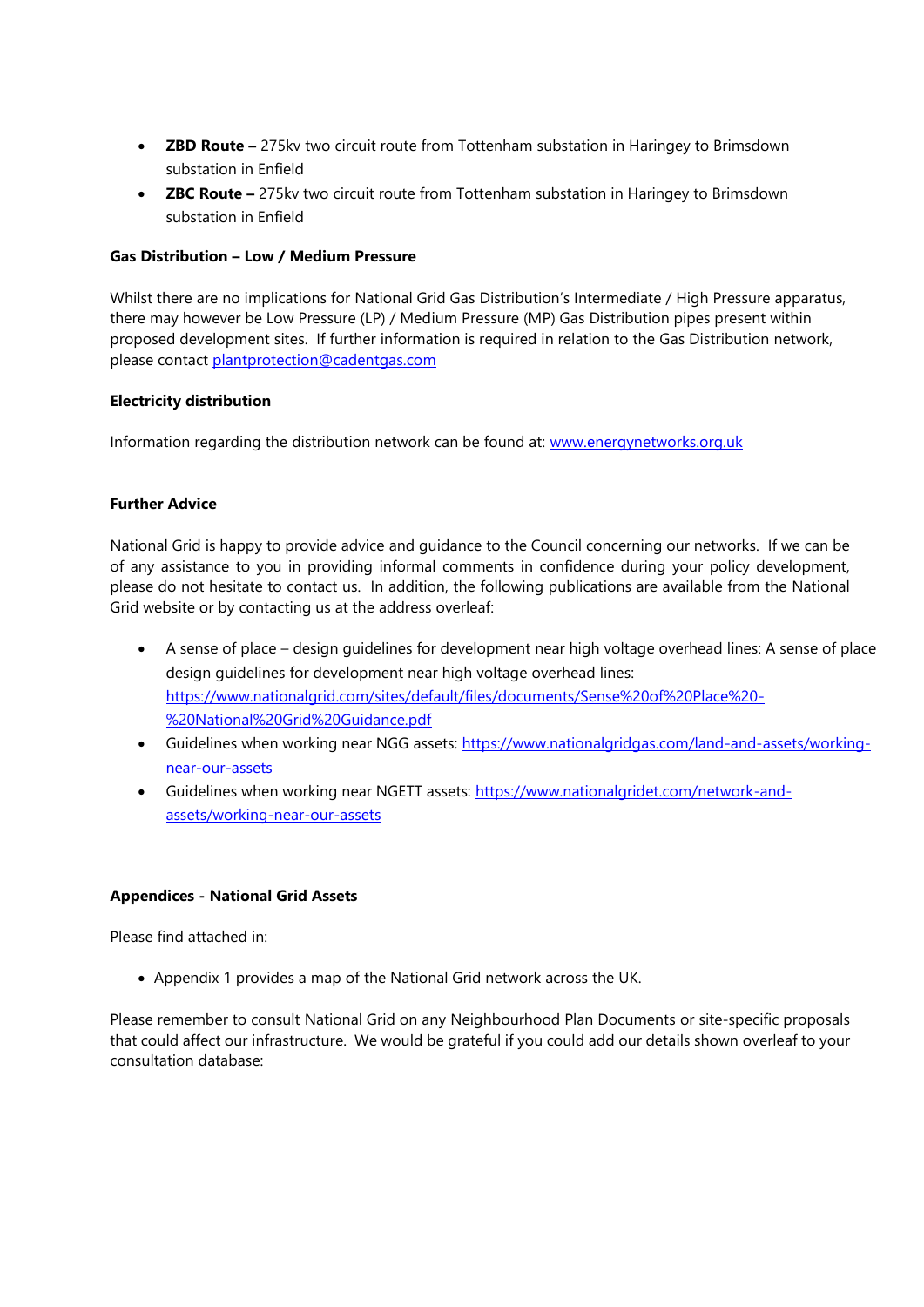**Lucy Bartley** Consultant Town Planner

Wood E&I Solutions UK Ltd Nicholls House Homer Close Leamington Spa Warwickshire CV34 6TT

**Spencer Jefferies** Development Liaison Officer, National Grid

[n.grid@woodplc.com](mailto:n.grid@woodplc.com) [box.landandacquisitions@nationalgrid.com](mailto:box.landandacquisitions@nationalgrid.com)

National Grid House Warwick Technology Park Gallows Hill Warwick Warwickshire CV34 6DA

I hope the above information is useful. If you require any further information, please do not hesitate to contact me.

Yours faithfully

[via email]

#### **Lucy Bartley Consultant Town Planner**

cc. Spencer Jefferies, National Grid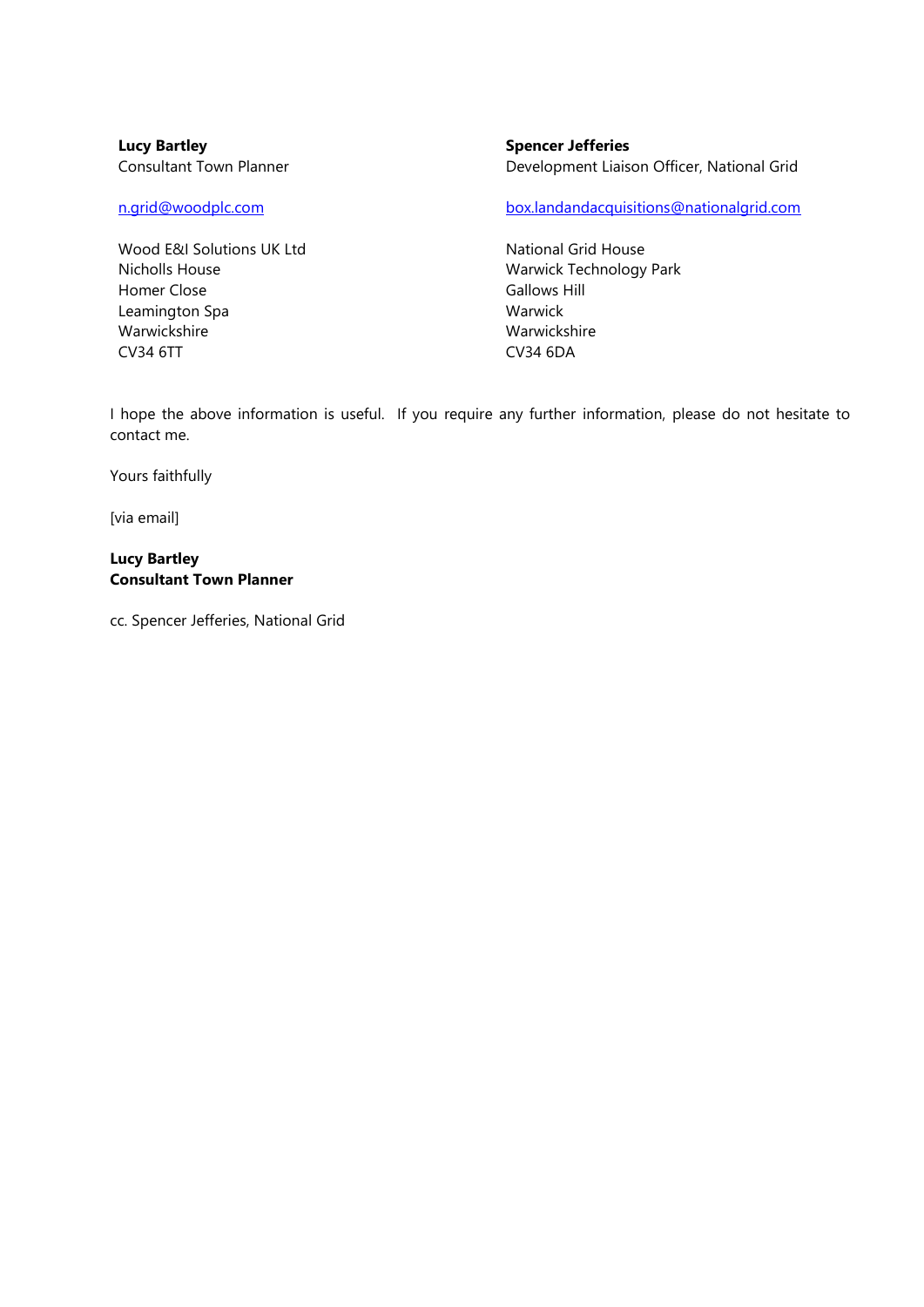# **APPENDIX 1: NATIONAL GRID'S UK NETWORK**